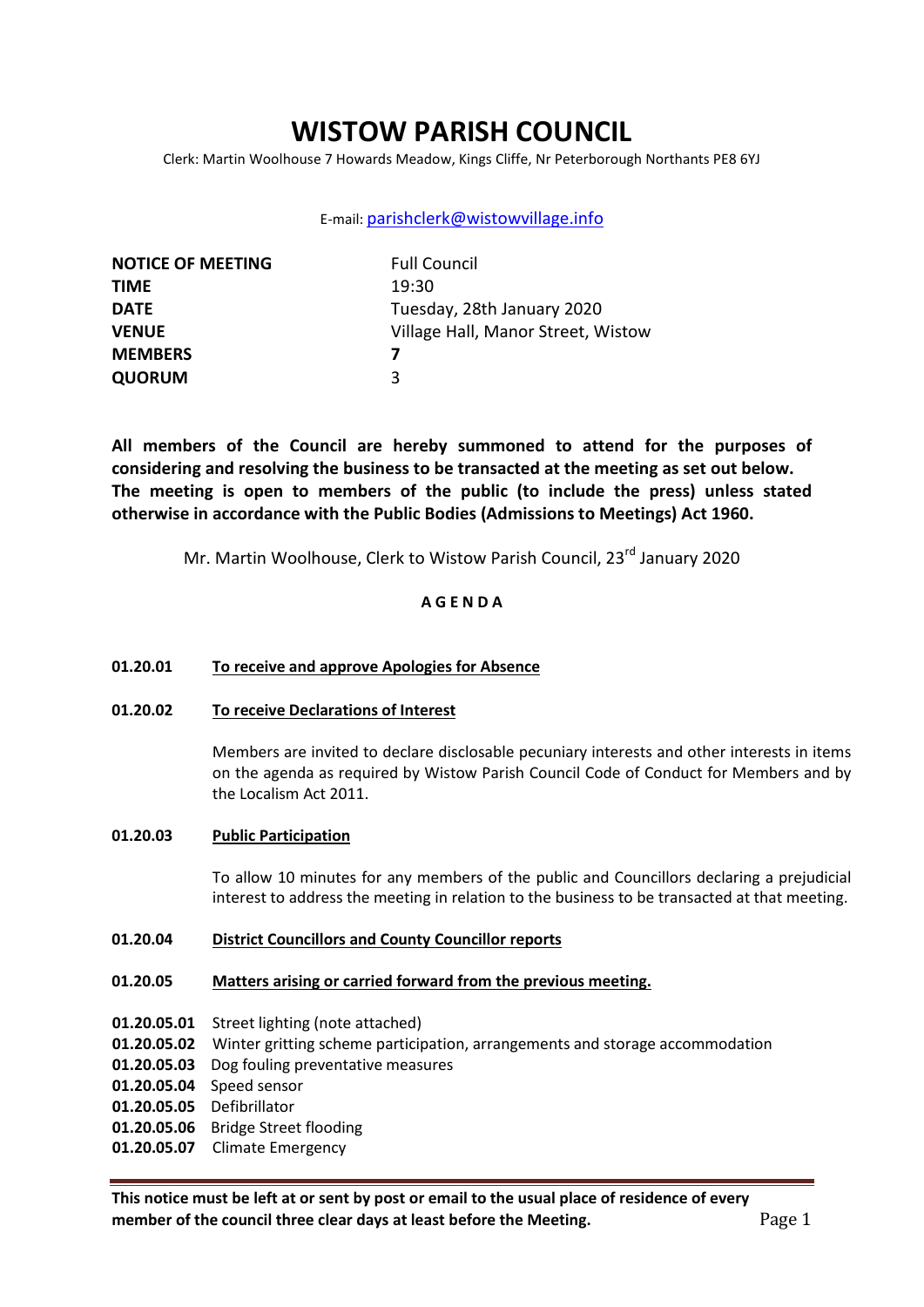### **01.20.05.08** Emergency Planning.

#### **01.20.06 Notification of planning items.**

# **01.20.06.01 Church Street Bungalows – Appln. 19/026/PIP**

An application was submitted to HDC for permission in principle for between 2 and 5 bungalows to be built in the field in Church Street. Because of the impending deadline the Clerk wrote to the council expressing opposition. Correspondence item 01.20.11.15 refers.

### **7 Kingston Way – Appln. 19/02485/HHFUL**

# **01.20.06.02**

An application was submitted to HDC for full permission for first floor side extension, garage conversion with replacement of flat roof to garage and front of property, replacement windows and doors. In the absence of any comments no response was sent to HDC. Correspondence item 01.20.11.17 refers

### **3 Horseshoes PH – Appln. 19/02558/LBC**

#### **01.20.06.03**

An application was submitted to HDC to replace the front door and door frame to the cottage part of the building. In the absence of any comments no response was submitted. Correspondence item 01.20.11.16 refers

#### **01.20.07 Finance**

**01.20.07.01** To approve accounts for payment: 28th January 2020

| <b>Date</b> | <b>Ref No</b> | Pavee                 | <b>Description</b>                                                                    | Amount |
|-------------|---------------|-----------------------|---------------------------------------------------------------------------------------|--------|
|             |               |                       |                                                                                       | £      |
| 28/01/20    |               | <b>Mr R Waller</b>    | <b>Reimbursement of cheque to Ross Sargent</b><br>(reissued following bank rejection) | 545    |
| 28/01/20    |               | <b>Mr M Woolhouse</b> | Net salary December 2019 and January 2020                                             | 330.20 |
| 28/01/20    |               | <b>Mr M Woolhouse</b> | HMRC re tax on Mr Woolhouse salary                                                    | 76.70  |
| 28/01/20    |               | Cambs. CC             | Street lighting energy usage 10/18 to 9/19                                            | 570.35 |

- **01.20.07.02** To note income received (nil)
- **01.20.07.03** To note the Income and Expenditure Account for December 2019 and January 2020(enclosed).
- **01.20.07.04** To note the Bank reconciliation for December 2019 and January 2020 (enclosed).
- **01.20.07.05** To note the bank balances in the current and deposit accounts.
- **01.20.07.06** To consider future banking arrangements.
- **01.20.07.07** To note the issues regarding reimbursing Cllr Waller
- **01.20.08 Traffic, Highways & Road Safety**

Save as referred to in correspondence nothing to report this month

# **01.20.9 Village Maintenance**